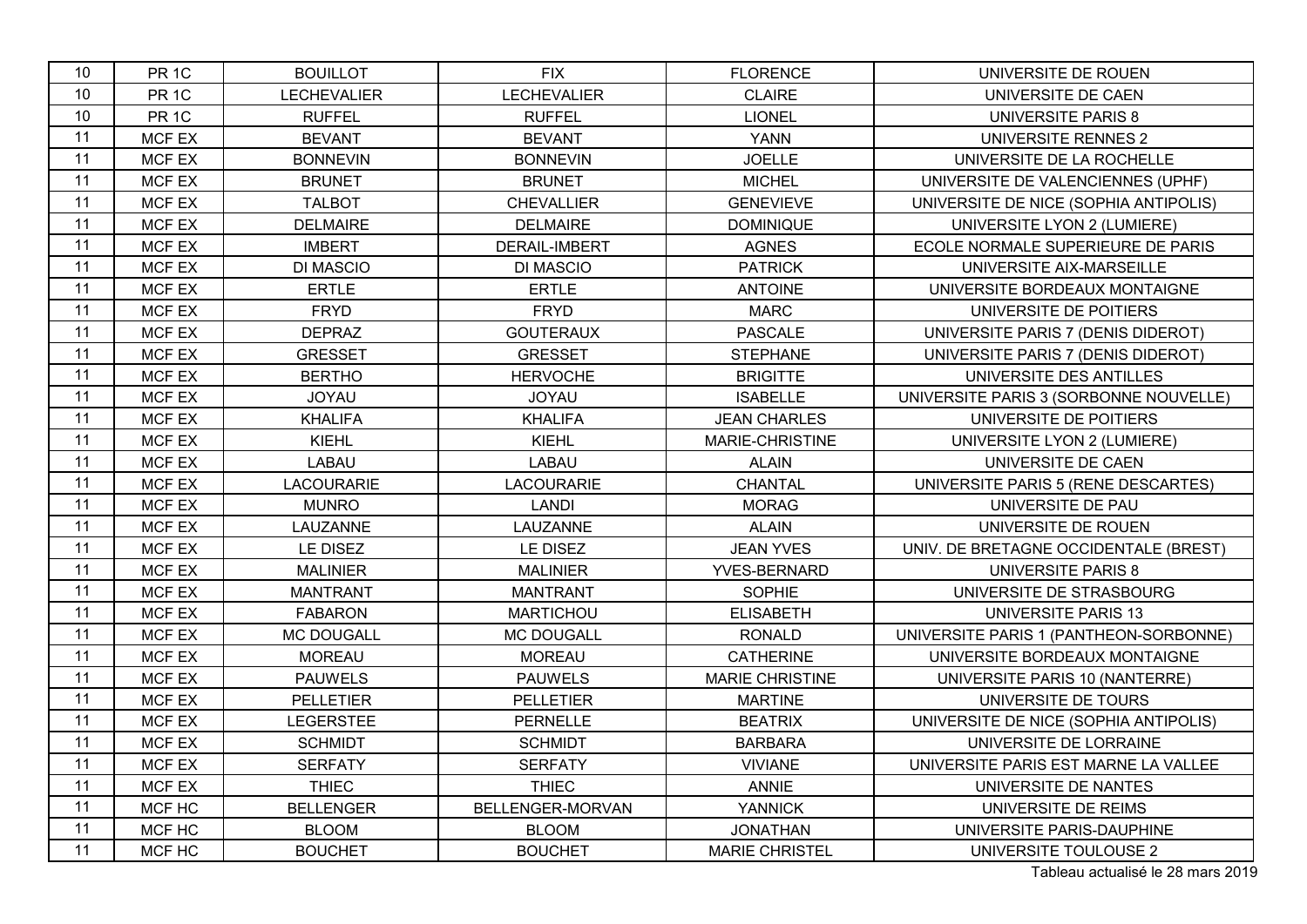| 11 | MCF HC | <b>BOULARD</b>     | <b>BOULARD-JOUSLIN</b>  | <b>CLAIRE</b>    | UNIVERSITE PARIS 3 (SORBONNE NOUVELLE) |
|----|--------|--------------------|-------------------------|------------------|----------------------------------------|
| 11 | MCF HC | <b>BOUVARD</b>     | <b>BOUVARD</b>          | <b>LUC</b>       | UNIVERSITE MONTPELLIER 3 (PAUL VALERY) |
| 11 | MCF HC | CAILLÉ             | CAILLÉ                  | <b>PATRICIA</b>  | UNIVERSITE DE STRASBOURG               |
| 11 | MCF HC | <b>CANDAS</b>      | <b>CANDAS</b>           | <b>PEGGY</b>     | UNIVERSITE DE STRASBOURG               |
| 11 | MCF HC | <b>CASTRO</b>      | <b>CASTRO</b>           | <b>MONIA</b>     | UNIVERSITE DE TOURS                    |
| 11 | MCF HC | <b>CUNY</b>        | <b>CUNY</b>             | <b>NOELLE</b>    | UNIVERSITE DE MULHOUSE                 |
| 11 | MCF HC | <b>DOUGLAS</b>     | <b>DOUGLAS</b>          | <b>BLAISE</b>    | UNIVERSITE DE ROUEN                    |
| 11 | MCF HC | <b>DUALE</b>       | <b>DUALE</b>            | <b>CHRISTINE</b> | UNIVERSITE TOULOUSE 1                  |
| 11 | MCF HC | <b>DUCROCQ</b>     | <b>DUCROCQ</b>          | MYRIAM-ISABELLE  | UNIVERSITE PARIS 10 (NANTERRE)         |
| 11 | MCF HC | <b>FRIANT</b>      | FRIANT-KESSLER          | <b>BRIGITTE</b>  | UNIVERSITE DE VALENCIENNES (UPHF)      |
| 11 | MCF HC | <b>FROST</b>       | <b>FROST</b>            | <b>DANIEL</b>    | UNIVERSITE GRENOBLE ALPES              |
| 11 | MCF HC | <b>GILBERT</b>     | <b>GILBERT CHATALIC</b> | <b>MOLLY</b>     | UNIV. DE BRETAGNE OCCIDENTALE (BREST)  |
| 11 | MCF HC | <b>GRAZIANI</b>    | <b>GRAZIANI</b>         | <b>NELLY</b>     | UNIVERSITE DE LORRAINE                 |
| 11 | MCF HC | <b>GUILLAUME</b>   | <b>GUILLAUME</b>        | <b>BENEDICTE</b> | UNIVERSITE DE NICE (SOPHIA ANTIPOLIS)  |
| 11 | MCF HC | <b>HEALY</b>       | <b>HEALY</b>            | <b>FRANCIS</b>   | UNIVERSITE DE LA ROCHELLE              |
| 11 | MCF HC | <b>HEYRENDT</b>    | HEYRENDT-SHERMAN        | <b>CATHERINE</b> | UNIVERSITE DE REIMS                    |
| 11 | MCF HC | <b>IVES</b>        | <b>IVES</b>             | <b>ANDREW</b>    | UNIVERSITE DE CAEN                     |
| 11 | MCF HC | <b>LAMOULIATTE</b> | LAMOULIATTE-SCHMITT     | <b>HELENA</b>    | UNIVERSITE DE BORDEAUX                 |
| 11 | MCF HC | <b>LANSARI</b>     | <b>LANSARI</b>          | <b>LAURE</b>     | UNIVERSITE PARIS 7 (DENIS DIDEROT)     |
| 11 | MCF HC | LE BIHAN           | LE BIHAN                | <b>CHRISTELE</b> | UNIVERSITE DE POITIERS                 |
| 11 | MCF HC | <b>LEDOUBLE</b>    | <b>LEDOUBLE</b>         | <b>HELENE</b>    | UNIVERSITE DE TOULON (VAR)             |
| 11 | MCF HC | <b>LEISHMAN</b>    | <b>LEISHMAN</b>         | <b>DAVID</b>     | UNIVERSITE GRENOBLE ALPES              |
| 11 | MCF HC | LEONARDUZZI        | <b>LEONARDUZZI</b>      | <b>LAETITIA</b>  | UNIVERSITE AIX-MARSEILLE               |
| 11 | MCF HC | <b>MANSANTI</b>    | <b>MANSANTI</b>         | <b>CELINE</b>    | UNIVERSITE D'AMIENS                    |
| 11 | MCF HC | <b>MARTIN</b>      | <b>MARTIN</b>           | <b>ALEXIA</b>    | UNIVERSITE DE TOULON (VAR)             |
| 11 | MCF HC | <b>MC MAHON</b>    | <b>MC MAHON</b>         | <b>FIONA</b>     | UNIVERSITE DE DIJON                    |
| 11 | MCF HC | <b>MICHOT</b>      | <b>MICHOT</b>           | <b>JULIE</b>     | UNIVERSITE DU LITTORAL                 |
| 11 | MCF HC | <b>MINACORI</b>    | <b>MINACORI VIBERT</b>  | <b>PATRICIA</b>  | UNIVERSITE PARIS 7 (DENIS DIDEROT)     |
| 11 | MCF HC | <b>ABUBAKR</b>     | <b>MORITZ</b>           | <b>NUZHA</b>     | UNIVERSITE DE STRASBOURG               |
| 11 | MCF HC | <b>OUAKED</b>      | <b>OUAKED</b>           | SAID             | UNIVERSITE DE LIMOGES                  |
| 11 | MCF HC | PARAGEAU           | PARAGEAU                | <b>SANDRINE</b>  | UNIVERSITE PARIS 10 (NANTERRE)         |
| 11 | MCF HC | <b>PAREY</b>       | <b>PAREY</b>            | <b>ARMELLE</b>   | UNIVERSITE DE CAEN                     |
| 11 | MCF HC | <b>PHILIPPE</b>    | PHILIPPE                | <b>YANN</b>      | UNIVERSITE DE REIMS                    |
| 11 | MCF HC | <b>PICKARD</b>     | <b>PICKARD</b>          | <b>SARAH</b>     | UNIVERSITE PARIS 3 (SORBONNE NOUVELLE) |
| 11 | MCF HC | <b>PIRE</b>        | <b>PIRE</b>             | <b>BEATRICE</b>  | UNIVERSITE PARIS 3 (SORBONNE NOUVELLE) |
| 11 | MCF HC | <b>REMON</b>       | <b>REMON</b>            | <b>JOSEPHINE</b> | UNIVERSITE LYON 2 (LUMIERE)            |
| 11 | MCF HC | <b>ROZZONELLI</b>  | <b>ROZZONELLI</b>       | CAROLE           | UNIVERSITE LYON 2 (LUMIERE)            |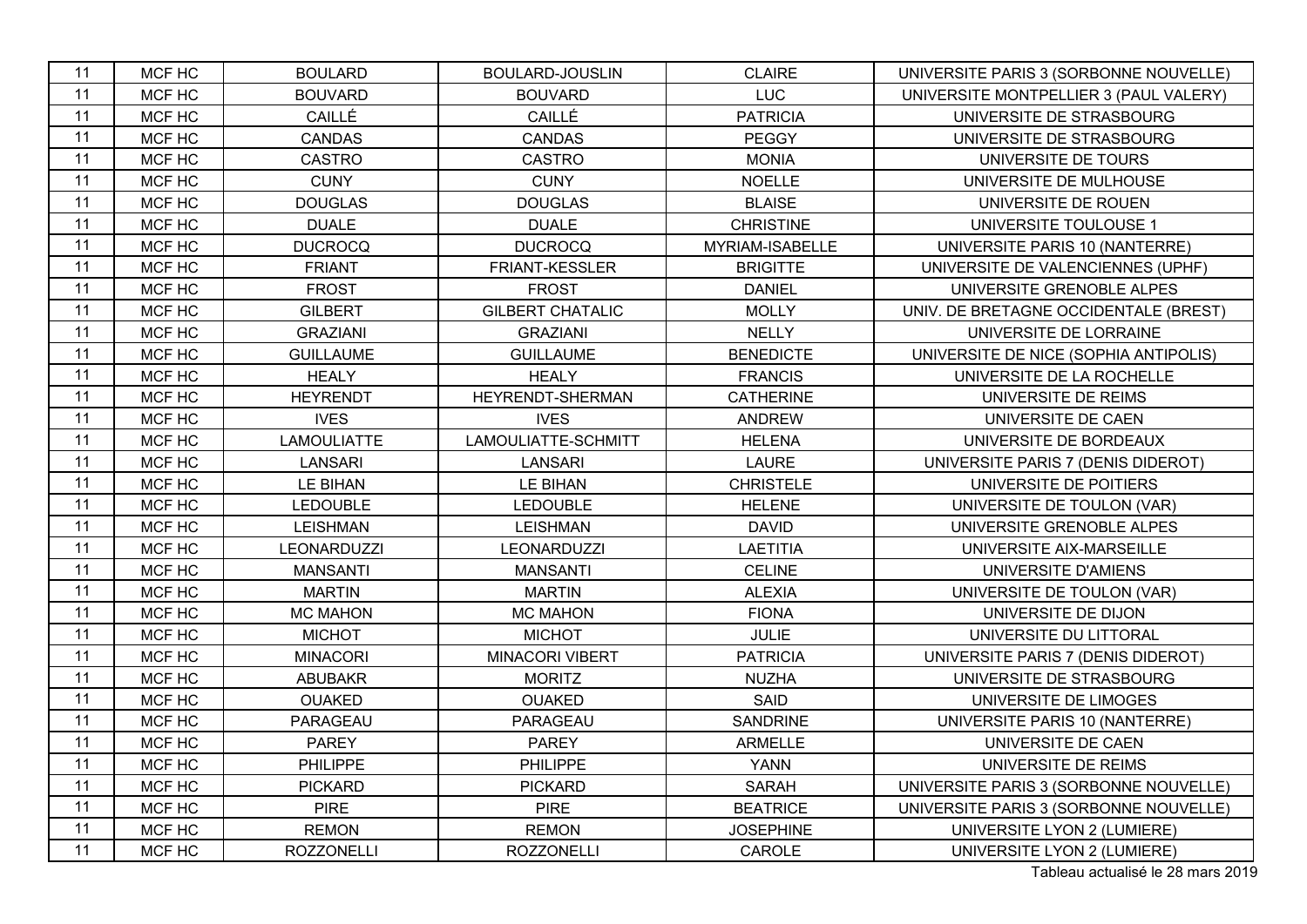| 11 | MCF HC           | <b>RYAN</b>        | RYAN-SAUTOUR          | <b>MICHELLE</b>   | UNIVERSITE D'ANGERS                     |
|----|------------------|--------------------|-----------------------|-------------------|-----------------------------------------|
| 11 | MCF HC           | <b>SISTO</b>       | <b>SISTO</b>          | <b>BENEDICTE</b>  | UNIVERSITE CLERMONT AUVERGNE            |
| 11 | MCF HC           | SOWELS             | SOWELS                | <b>NICHOLAS</b>   | UNIVERSITE PARIS 1 (PANTHEON-SORBONNE)  |
| 11 | MCF HC           | <b>THIRIA</b>      | THIRIA-MEULEMANS      | <b>AURELIE</b>    | UNIVERSITE D'AMIENS                     |
| 11 | MCF HC           | <b>TORRENT</b>     | <b>TORRENT</b>        | <b>MELANIE</b>    | UNIVERSITE PARIS 7 (DENIS DIDEROT)      |
| 11 | MCF HC           | VANDERHAEGHE       | VANDERHAEGHE          | <b>STEPHANE</b>   | <b>UNIVERSITE PARIS 8</b>               |
| 11 | MCF HC           | <b>WOZNIAK</b>     | <b>WOZNIAK</b>        | <b>SÉVERINE</b>   | UNIVERSITE GRENOBLE ALPES               |
| 11 | PR EX1           | <b>BAK</b>         | <b>BAK</b>            | <b>JOHN</b>       | UNIVERSITE DE LORRAINE                  |
| 11 | PR EX1           | <b>DUROT</b>       | <b>BOUCE</b>          | <b>ELIZABETH</b>  | UNIVERSITE DU HAVRE                     |
| 11 | PR EX1           | <b>GABILLIET</b>   | <b>GABILLIET</b>      | JEAN-PAUL         | UNIVERSITE BORDEAUX MONTAIGNE           |
| 11 | PR EX1           | <b>GEOFFROY</b>    | GEOFFROY-PASQUET      | <b>SOPHIE</b>     | UNIVERSITE DE LA REUNION                |
| 11 | PR EX1           | <b>GOARZIN</b>     | <b>GOARZIN</b>        | <b>ANNE</b>       | UNIVERSITE RENNES 2                     |
| 11 | PR EX1           | <b>HATCHUEL</b>    | <b>HATCHUEL</b>       | <b>SARAH</b>      | UNIVERSITE DU HAVRE                     |
| 11 | PR EX1           | <b>KESSELMAN</b>   | <b>KESSELMAN</b>      | <b>DONNA</b>      | UNIVERSITE PARIS EST CRETEIL (PARIS 12) |
| 11 | PR EX1           | LE DANTEC          | LE DANTEC-LOWRY       | <b>HELENE</b>     | UNIVERSITE PARIS 3 (SORBONNE NOUVELLE)  |
| 11 | PR EX1           | <b>MERCHANT</b>    | <b>MERCHANT</b>       | Jennifer          | UNIVERSITE PARIS 2 (PANTHEON-ASSAS)     |
| 11 | PR EX1           | <b>POULAIN</b>     | <b>POULAIN</b>        | <b>ALEXANDRA</b>  | UNIVERSITE PARIS 3 (SORBONNE NOUVELLE)  |
| 11 | PR EX1           | SPECQ              | <b>SPECQ</b>          | <b>FRANCOIS</b>   | ECOLE NORMALE SUPERIEURE DE LYON        |
| 11 | PR EX1           | <b>GARNIER</b>     | <b>TARDIEU</b>        | <b>CLAIRE</b>     | UNIVERSITE PARIS 3 (SORBONNE NOUVELLE)  |
| 11 | PR EX1           | VAN RUYMBEKE       | VAN RUYMBEKE          | <b>BERTRAND</b>   | <b>UNIVERSITE PARIS 8</b>               |
| 11 | PR EX1           | <b>VIENNE</b>      | <b>VIENNE-GUERRIN</b> | <b>NATHALIE</b>   | UNIVERSITE MONTPELLIER 3 (PAUL VALERY)  |
| 11 | PR EX2           | <b>AMFREVILLE</b>  | <b>AMFREVILLE</b>     | Marc              | UNIVERSITE SORBONNE UNIVERSITE          |
| 11 | PR EX2           | <b>LAPAIRE</b>     | <b>LAPAIRE</b>        | <b>JEAN-REMI</b>  | UNIVERSITE BORDEAUX MONTAIGNE           |
| 11 | PR EX2           | <b>MAIGNANT</b>    | <b>MAIGNANT</b>       | <b>CATHERINE</b>  | UNIVERSITE DE LILLE                     |
| 11 | PR EX2           | <b>MORGENSTERN</b> | <b>MORGENSTERN</b>    | <b>ALIYAH</b>     | UNIVERSITE PARIS 3 (SORBONNE NOUVELLE)  |
| 11 | PR EX2           | <b>MOULIN</b>      | <b>MOULIN</b>         | <b>JOANNY</b>     | UNIVERSITE AIX-MARSEILLE                |
| 11 | PR EX2           | <b>RAYNAUD</b>     | <b>RAYNAUD</b>        | <b>CLAUDINE</b>   | UNIVERSITE MONTPELLIER 3 (PAUL VALERY)  |
| 11 | PR EX2           | SAMMARCELLI        | <b>SAMMARCELLI</b>    | Françoise         | UNIVERSITE SORBONNE UNIVERSITE          |
| 11 | PR EX2           | <b>TADIE</b>       | <b>TADIE</b>          | Alexis            | UNIVERSITE SORBONNE UNIVERSITE          |
| 11 | PR <sub>1C</sub> | <b>BRUNON</b>      | <b>BRUNON-ERNST</b>   | Anne              | UNIVERSITE PARIS 2 (PANTHEON-ASSAS)     |
| 11 | PR <sub>1C</sub> | <b>VINCENT</b>     | <b>DURROUX</b>        | <b>LAURENCE</b>   | UNIVERSITE GRENOBLE ALPES               |
| 11 | PR <sub>1C</sub> | <b>ELBAZ</b>       | <b>ELBAZ</b>          | <b>GILBERT</b>    | UNIVERSITE DES ANTILLES                 |
| 11 | PR <sub>1C</sub> | <b>GILLISSEN</b>   | <b>GILLISSEN</b>      | <b>CHRISTOPHE</b> | UNIVERSITE DE CAEN                      |
| 11 | PR <sub>1C</sub> | <b>KERHERVE</b>    | <b>KERHERVE</b>       | <b>ALAIN</b>      | UNIV. DE BRETAGNE OCCIDENTALE (BREST)   |
| 11 | PR <sub>1C</sub> | <b>MATTEI</b>      | <b>MARCH</b>          | <b>FLORENCE</b>   | UNIVERSITE MONTPELLIER 3 (PAUL VALERY)  |
| 11 | PR <sub>1C</sub> | <b>MARCHE</b>      | <b>MARCHE</b>         | <b>GUILLAUME</b>  | UNIVERSITE PARIS EST CRETEIL (PARIS 12) |
| 11 | PR <sub>1C</sub> | <b>MICHLIN</b>     | <b>MICHLIN</b>        | <b>MONICA</b>     | UNIVERSITE MONTPELLIER 3 (PAUL VALERY)  |